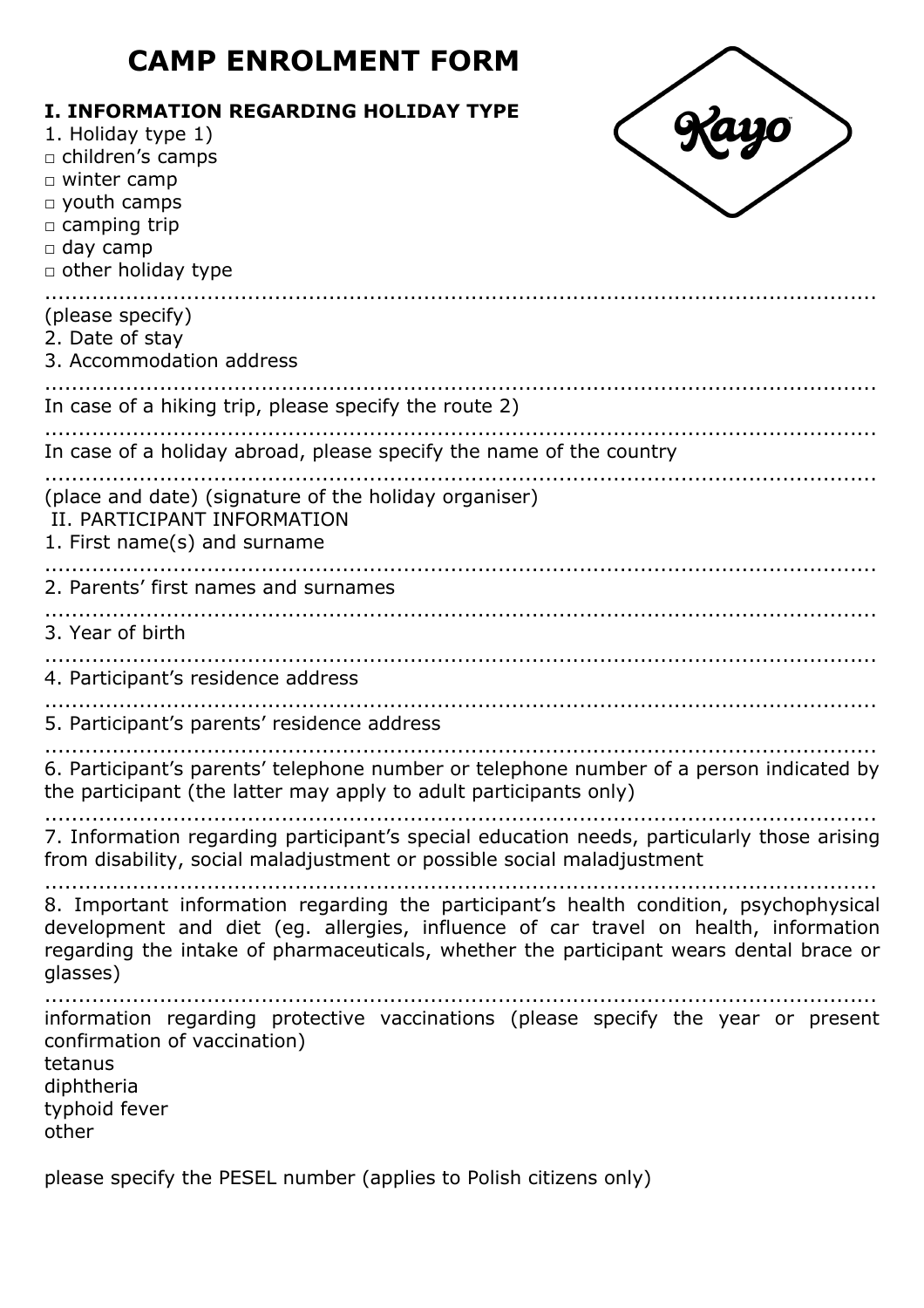I declare my consent to the processing of the personal data which this card contains in order to maintain health and safety of camp participants (in accordance with the law of 29th August 1997 regarding the protection of personal data (Dz. U. [Journal of Laws] from 2015, No. 2135, as amended).

........................................................................................................................... date and signature of the participant's parents or the participant (the latter may apply to adult participants only)

#### **III. DECISION OF THE CAMP LEADER REGARDING THE ADMISSION OF THE PARTICIPANT**

The camp leader hereby resolves to: 1):

 $\square$  accept the participant

 $\Box$  reject the participant on the following grounds:

...........................................................................................................................

(date) (camp leader's signature)

### **IV. CONFIRMATION OF PARTICIPANT'S STAY AT HOLIDAY DESTINATION**

The participant stayed in

........................................................................................................................... (address of holiday destination) ........................................................................................................................... from (day, month, year) ....................................... to (day, month, year) .................................................... .

(date) (camp leader's signature)

### **V. CAMP LEADER'S INFORMATION REGARDING PARTICIPANT'S HEALTH CONDITION DURING HOLIDAY**

(place, date) (camp leader's signature)

## **VI. CAMP LEADER'S OPINION ABOUT PARTICIPANT**

(place, date) (camp leader's signature)

1) Please mark the correct option using an "X" sign.

2) Applies to hiking trips.

3) Applies to underage participants.

## **I declare that I have familiarised myself with Camp Kayo regulations**

...........................................................................................................................